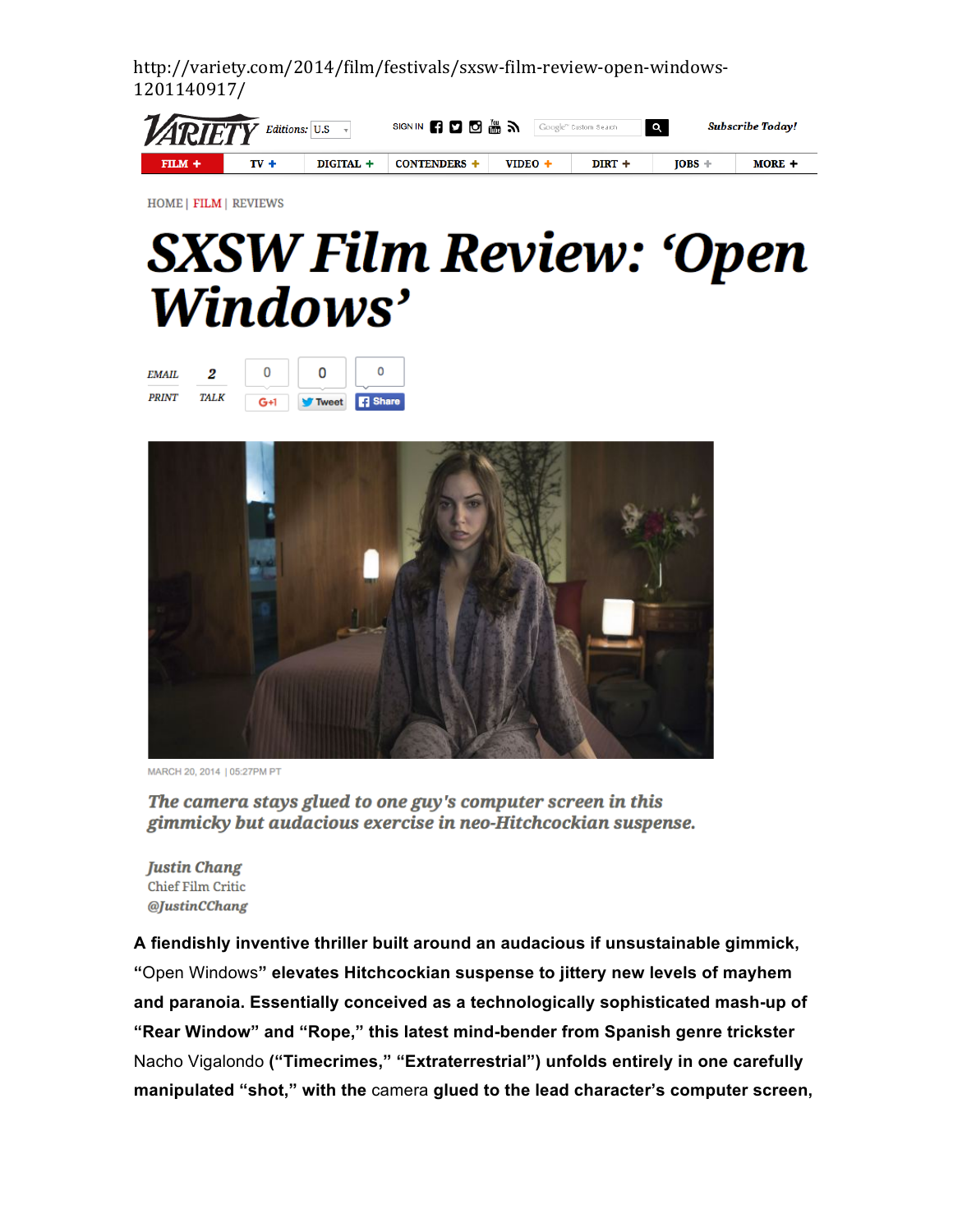**employing desktop videos, images and pop-ups to tell its lurid tale of celebrity obsession, stalking, hacking, surveillance, blackmail and murder. Barely maintaining coherence if not plausibility, the compulsively watchable result should enjoy a vigorous fest and VOD life; fitting as it might be to stream it on your laptop, its complex visual layers and blink-and-you-miss-'em plot turns are best suited to the bigscreen.**

One of former adult star Sasha Grey's higher-profile vehicles since her mainstream debut in Steven Soderbergh's "The Girlfriend Experience," "Open Windows" also plays like a companion piece of sorts to Eugenio Mira's "Grand Piano," another recent thriller in which a justifiably freaked-out Elijah Wood found himself at the mercy of a menacingly disembodied voice. If that film suggested an ivory-tickling riff on Brian De Palma, then Vigalondo's picture feels like a high-tech Hitch homage on speed, one that exerts a strong narrative grip for about an hour before tumbling down a discomfiting series of rabbit holes that strain credulity and internal logic to the breaking point.

The opening minutes play like scenes from a fairly routine-looking action-thriller, but these turn out to be clips from a new movie starring Jill Goddard (Grey), a red-hot young actress whose sordid off-camera activities have made her major tabloid fodder. We're watching this footage through the eyes of Nick Chambers (Wood), who's working on his laptop in a hotel room overlooking downtown Austin; he's come to town to have dinner with Jill, his celebrity crush — a prize he won in an online contest. It's typical of the film's formal resourcefulness that this setup is conveyed without conventional exposition, and without the camera ever once cutting or moving away from the computer screen: Aiming a webcam at himself, nervous young Nick records a short video bio, introducing himself to the contest operators and to the audience whose company he will be sharing for the next 100 or so minutes.

As it turns out, the contest is merely the pretext for an altogether more diabolical purpose, and before long Nick is receiving strange instructions from a voice on his computer whose owner identifies himself as Chord (the voice belongs to British actor Neil Maskell, sounding like a menacing Michael Caine). An all-knowing, all-seeing presence with advanced degrees in hacking and surveillance, Chord proceeds to open various windows on Nick's desktop, teasingly granting him access to the contents of Jill's phone, and even offering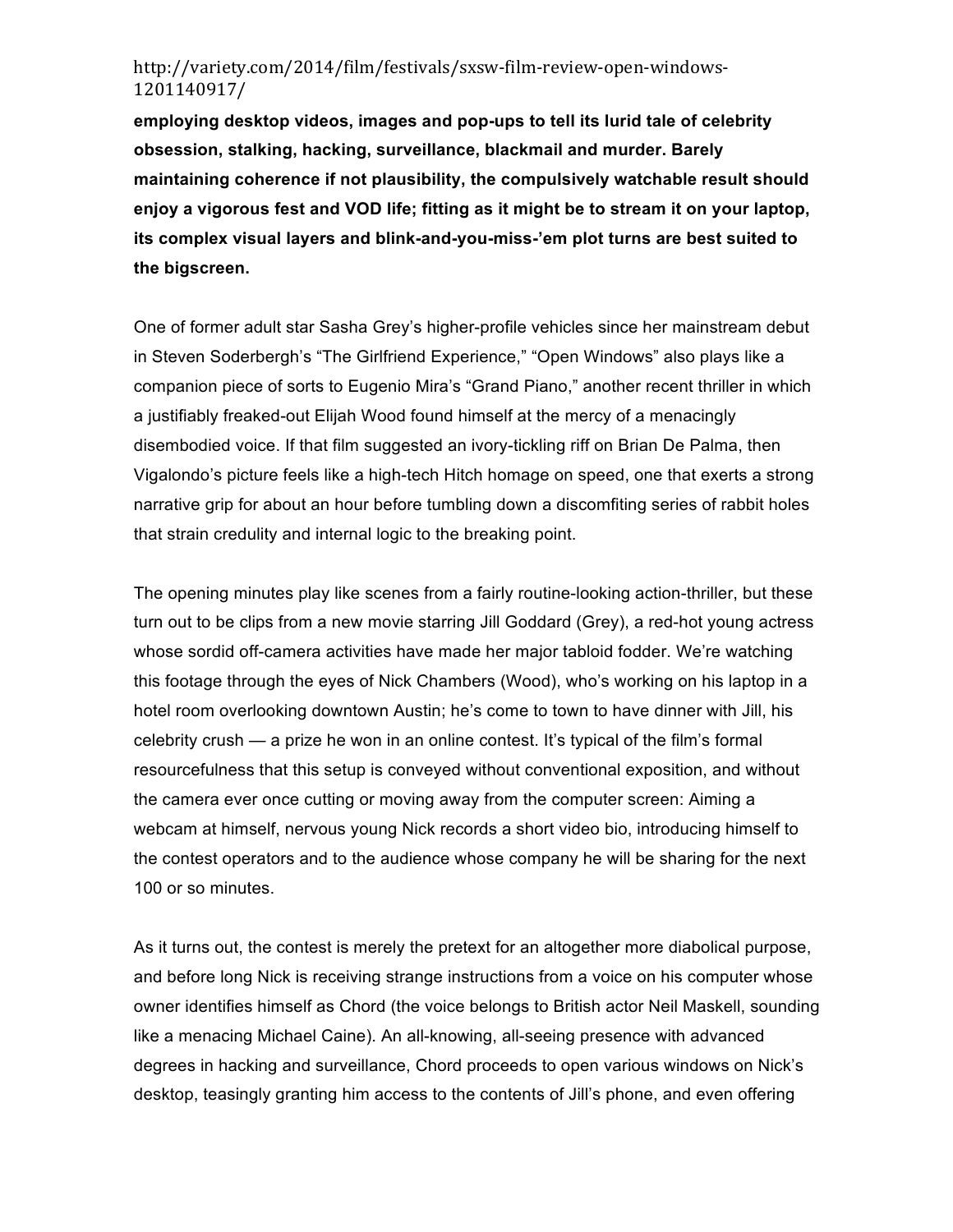him a direct line of sight into the hotel room where the actress is planning to meet a lover. That this room is located in the same hotel where Nick is staying is hardly a coincidence, and it's not long before Chord is able to coerce the young man into being not just a passive observer, but an active, even violent participant in the proceedings.

Nick, who runs a Jill Goddard fansite, may be a slightly pathetic, pants-creaming sort, but he's not a bad guy, and he's noticeably uncomfortable with this criminal invasion of Jill's privacy, as well as his own. What Hitchcock left as elegantly unnerving subtext in "Rear Window" (admit it, you like to watch), Vigalondo serves up with a malevolent grin and the latest in state-of-the-art spy craft, as Chord openly, tauntingly encourages Nick and the viewer to indulge their private fantasies — to take out their sexual frustrations on a widely coveted lust object who, multimillionaire and prima donna that she is, clearly deserves all the humiliation she gets. (As written and performed, Jill can't help but evoke any number of talents who have found themselves in an unflattering celebrity spotlight, from Kristen Stewart to Miley Cyrus.) This all comes to the fore in the film's most ethically complicated (and questionable) scene, in which Nick is forced to order Jill to perform an online striptease for his private benefit, lest she come to grievous bodily harm at Chord's hands.

It's a queasy-making scene that might have been more effective with a more skillful actress than Grey in front of the camera; trembling with mock fear and loathing in a partially open bathrobe, she could be enacting a more-twisted-than-usual bondage-porn scenario. Yet because of the way the scene has been conceived and shot, provocative questions are inevitably raised: Is the film condemning the spectacle of Jill's degradation or participating in it? Are we implicated or titillated? Does the fact that Grey has already presented her body (and much more of it) for public consumption make this particular instance any less objectionable? Is the point Vigalondo is trying to make — that we live in a screen-addicted, Web-obsessed society where the notion of privacy is a joke and Hollywood is basically a human meat market — penetrating or insightful enough to justify this admittedly virtuosic but over-rigged parlor trick of a movie?

The answers are both, both, maybe and not really. That individuals can now be tracked, monitored, harassed and sexually assaulted via computers is no great e-piphany, and in trying to stuff as many such forms of exploitation as possible into its 100-minute running time, "Open Windows" often plays more like a compendium of reckless technological